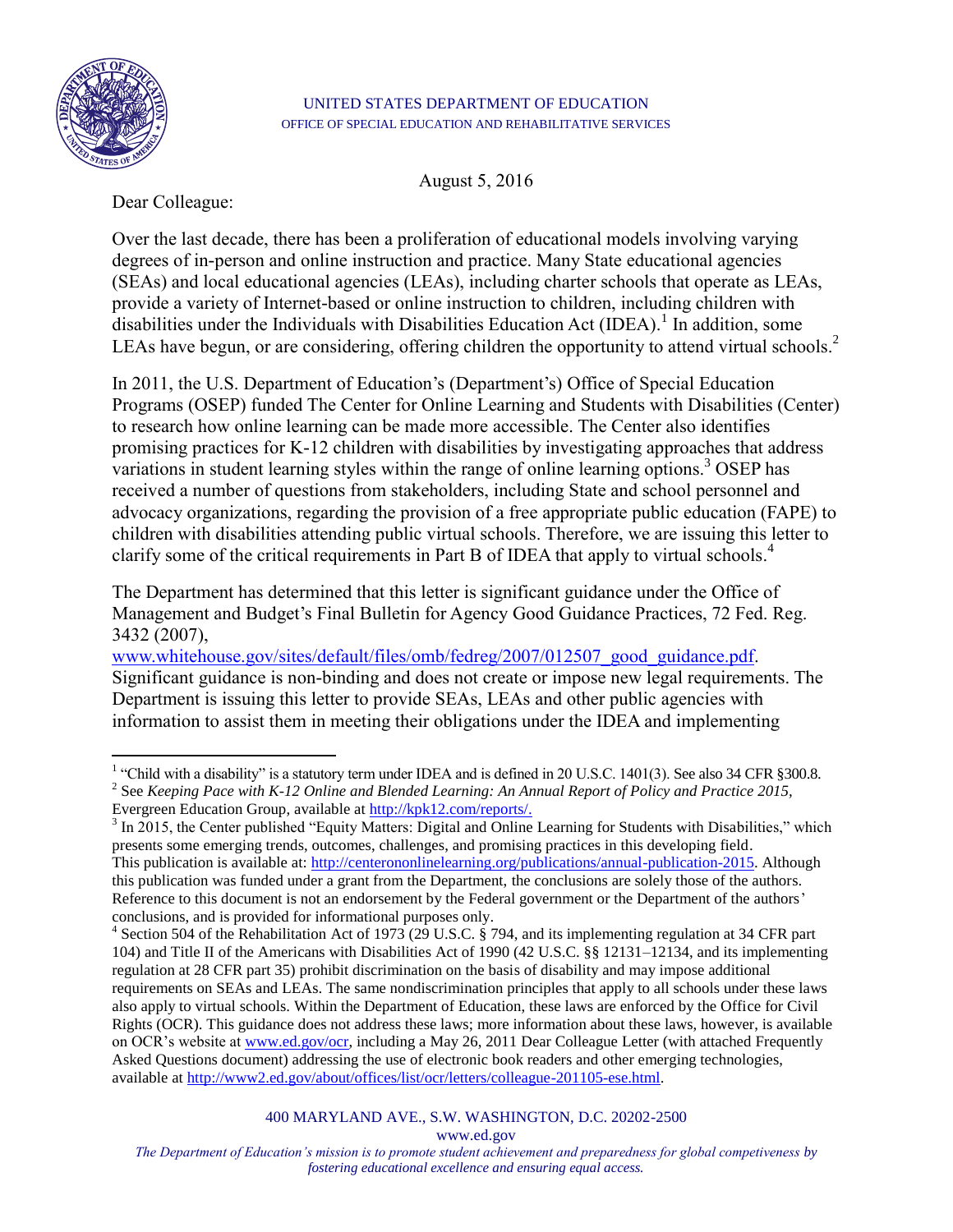regulations (34 CFR–part 300). This guidance also provides members of the public with information about their rights under the law and regulations. If you have questions or are interested in commenting on this guidance, please email us your comment at [virtualschools@ed.gov](mailto:virtualschools@ed.gov) or write to us at the following address:

U.S. Department of Education, 550 12th Street, S.W., Room 5122 Potomac Center Plaza Washington, DC 20202-2641

For further information about the Department's guidance processes, please visit [www2.ed.gov/policy/gen/guid/significant-guidance.html](http://www2.ed.gov/policy/gen/guid/significant-guidance.html)

### Background

 $\overline{a}$ 

In January 2014, the Department began collecting information from States on the status of virtual schools through the Annual Mandatory Collection of Elementary and Secondary Education Data, an ED*Facts* information collection, to enhance its knowledge of virtual education across the country.<sup>5</sup> The ED*Facts* information collection defines "virtual school" as a public school that offers only virtual courses: instruction in which children and teachers are separated by time and/or location. In addition, interaction occurs via computers and/or telecommunications technologies, and the school generally does not have a physical facility that allows children to attend classes on-site. For the purpose of this letter, "virtual schools" refer to programs, consistent with the ED*Facts* definition, that are public schools of a traditional LEA or are public schools that operate as an LEA under State law.<sup>6</sup> This letter does not address every IDEA requirement. Rather, it highlights issues that OSEP believes are likely to occur when certain key Part B requirements are implemented in a virtual school environment.

#### General Supervisory Responsibilities

The requirements of IDEA apply to SEAs and LEAs, regardless of whether a child is enrolled in a virtual school that is a public school of the LEA or a public school that is constituted as an LEA by the State.<sup>7</sup> Each SEA must have policies and procedures in effect that are consistent with, and implement, IDEA requirements. In turn, each LEA, in providing for the education of children with disabilities within its jurisdiction, must have policies, procedures, and programs that are consistent with, or adopt, the SEA's policies and procedures in order to establish its eligibility for a Part B subgrant from their SEA. 34 CFR-§§300.200–300.201.<sup>8</sup> The SEA must

<sup>&</sup>lt;sup>5</sup> For more information on this information collection please see "Summary of Changes, Attachment C, EDFACTS" available at: [http://www.reginfo.gov/public/do/PRAViewDocument?ref\\_nbr=201302-1875-001.](http://www.reginfo.gov/public/do/PRAViewDocument?ref_nbr=201302-1875-001)

<sup>&</sup>lt;sup>6</sup> This letter does not address children with disabilities placed in non-public virtual schools by their parents pursuant to 34 CFR §§300.130-300.144. However, under 34 CFR 300.146, children with disabilities placed in a private virtual school by a public agency, as a means of providing special education and related services, must be provided with FAPE as part of their public placement at the private virtual school.

 $<sup>7</sup>$  Letter to Barnes, 41 IDELR 35 (December 18, 2003).</sup>

<sup>&</sup>lt;sup>8</sup> A virtual school that is constituted as an LEA under State law, consistent with the definition of LEA in 34 CFR §300.28, may receive a subgrant of Part B funds from the SEA if that LEA establishes its eligibility under section 613 of IDEA for use of those funds in accordance with Part B. 34 CFR §300.705(a). The LEA must submit a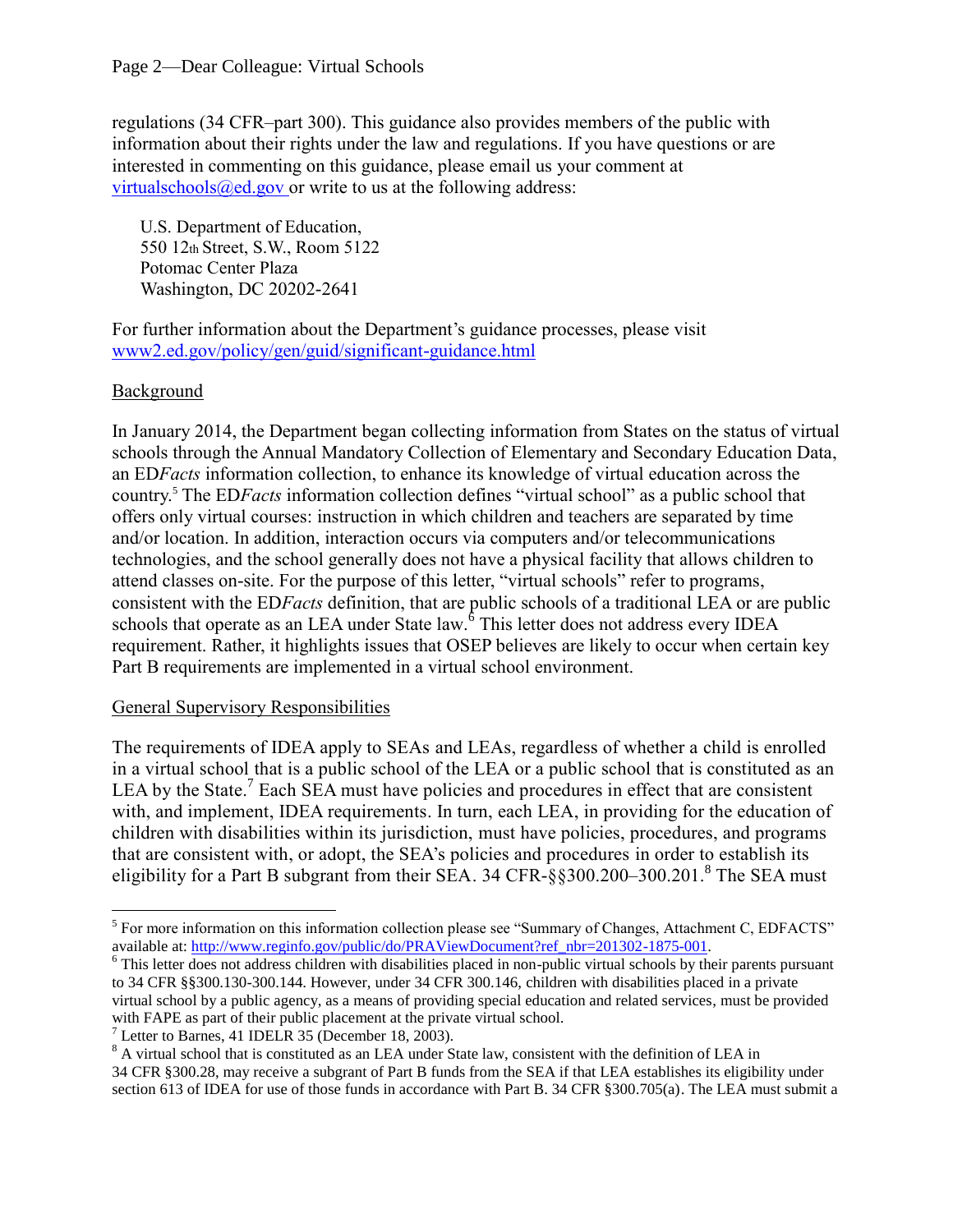$\overline{a}$ 

exercise general supervision over all educational programs for children with disabilities administered within the State to ensure that the education standards of the SEA and the requirements of Part B are met. 34 CFR-§§300.149 and 300.600. Accordingly, the SEA is responsible for ensuring that all LEAs, including virtual schools that operate as LEAs, implement the requirements of IDEA. If a virtual school is a public school of an LEA, the LEA is the entity that would generally be responsible for ensuring that the requirements of Part B are met by that virtual school for children with disabilities participating in the virtual school's program.

Many virtual schools are also public charter schools.<sup>9</sup> If the virtual charter school operates as an LEA and has established its eligibility under section 613 of IDEA and receives a subgrant of Part B funds from the SEA under 34 CFR-§300.705, the virtual charter school LEA is responsible for ensuring that the requirements of Part B are met, unless State law assigns responsibility to some other entity. 34 CFR-§300.209(c). Likewise, if the virtual school is a public charter school of an LEA that receives funding under 34 CFR-§300.705 and includes other public schools, then the LEA of which the virtual charter school is a part is responsible for ensuring that the requirements of Part B are met, unless State law assigns that responsibility to some other entity. 34 CFR-§300.209(b)(2)(i). The SEA, however, retains ultimate responsibility for ensuring that the requirements of Part B are met in all educational programs for children with disabilities administered within the State. 34 CFR-§§300.149 and 300.600.

If a State has virtual schools, including virtual charter schools, that the State considers to be LEAs, the SEA should carefully review its policies and procedures to ensure that the policies and procedures address virtual schools. Likewise, where applicable, LEAs should carefully review their policies and procedures to ensure that they address public virtual schools of the LEA. In particular, SEAs and, if applicable, LEAs, should review their policies and procedures regarding:

- 1. monitoring to identify and correct noncompliance with Part B requirements, including the implementation of IDEA in virtual schools (34 CFR-§§300.149 and 300.600, and 20 U.S.C. 1232d(b)(3)(E));
- 2. timely collection and reporting of data under section 618, and data to report on the indicators in the State Performance Plan/Annual Performance Report, that are (a) valid and reliable and (b) reflect actual practice and performance, including collecting and reporting data about children with disabilities who attend virtual schools and receive special education and related services (34 CFR-§§300.157(c), 300.601(b), and 300.640 through 300.646);
- 3. establishing and maintaining qualifications to ensure that personnel necessary to carry out the purposes of IDEA, including personnel serving children with disabilities in virtual

plan to the SEA that provides assurances that the LEA meets each of the conditions in §§300.201 through 300.213. 34 CFR §300.200. Section 300.201 provides that the LEA, in providing for the education of children with disabilities within its jurisdiction, must have policies, procedures, and programs in effect that are consistent with the State policies and procedures established under §§300.101 through 300.163 and §§300.165 through 300.174. <sup>9</sup> According to the report cited here, charter schools make up less than 6 percent of total enrollment in the United States, but full-time charter school enrollment accounted for the large majority of full-time online students and 3.3 million course enrollments. Full-time virtual charter schools operated in 25 States during School Year 2014-15 and served about 275,000 students. See *Keeping Pace with K-12 Online and Blended Learning: An Annual Report of Policy and Practice 2015,* Evergreen Education Group, available at [http://kpk12.com/reports/.](http://kpk12.com/reports/)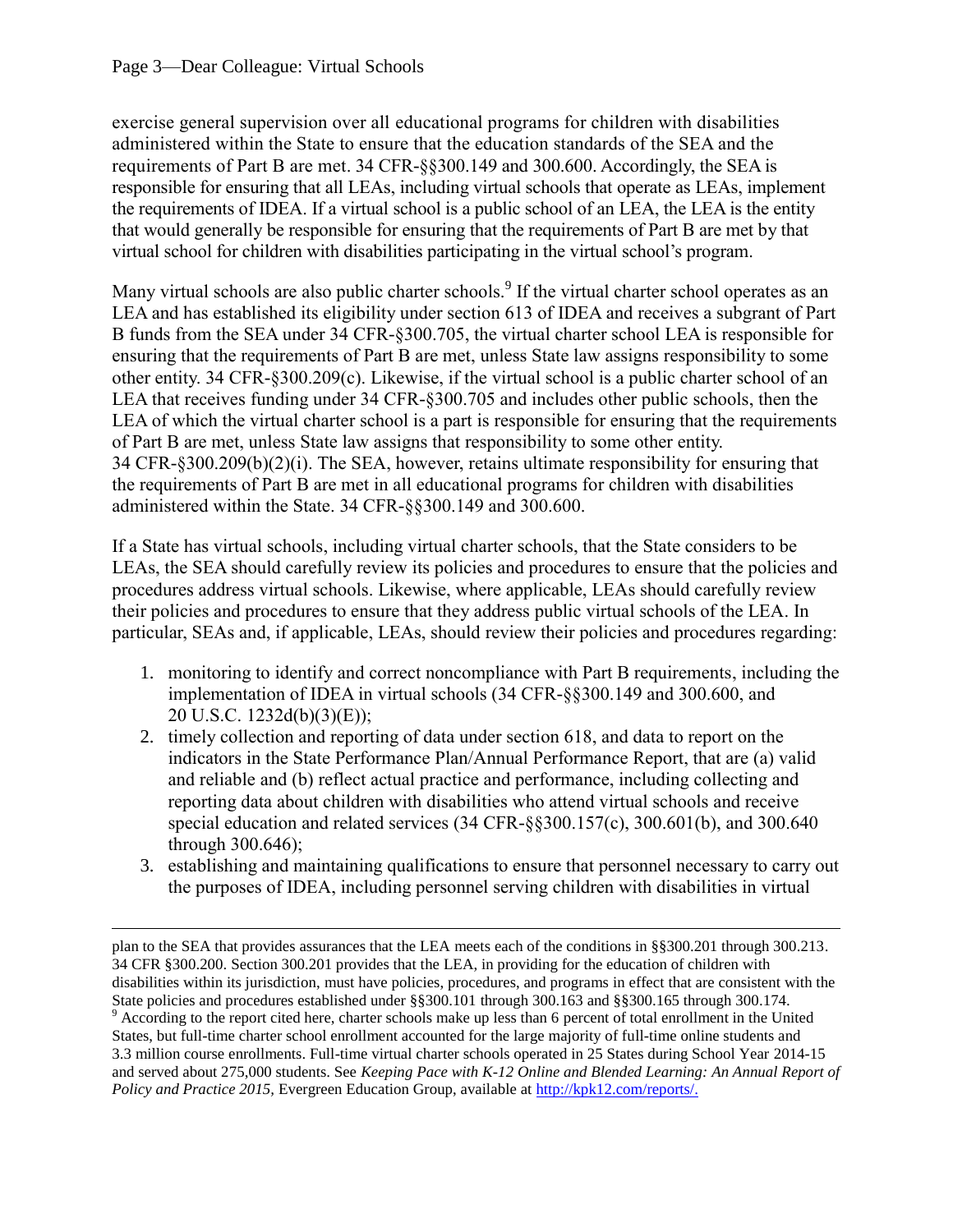schools, are appropriately and adequately prepared and trained, and that those personnel have the content knowledge and skills to serve children with disabilities (34 CFR-§300.156(a));

- 4. the availability of dispute resolution procedures to implement IDEA procedural safeguards, including the mediation and due process hearing provisions in 34 CFR-§§300.506 through 300.518, the discipline provisions in 300.530 through 300.536, as well as the Part B State complaint procedures in 34 CFR-§§300.151–300.153; and
- 5. provisions to ensure the confidentiality of personally identifiable data, information, and records (34 CFR- $\S$ §300.611 through 300.626).<sup>10</sup>

Each SEA also must have policies and procedures that ensure that children with disabilities who attend virtual school LEAs and virtual schools that are part of LEAs are included in all general State and district-wide assessment programs, including assessments described in section 1111 of the Elementary and Secondary Education Act of 1965, with appropriate accommodations and alternate assessments, where necessary and as indicated in their respective individualized education programs (IEPs). 34 CFR-§300.160.

## Child Find Responsibilities

Each SEA must have child find policies and procedures in effect to ensure that all children with disabilities residing in the State, including those who attend virtual schools, who are in need of special education and related services, regardless of the severity of their disability, are identified, located, and evaluated. 34 CFR-§300.111(a). LEAs also must have child find policies and procedures in effect that are consistent with the State's policies and procedures. 34 CFR-§§300.200-300.201. Therefore LEAs, including virtual schools that operate as LEAs, should review the State's child find policies and procedures as well as their own implementing policies, procedures, and practices to ensure that children with disabilities who attend virtual schools are identified, located, and evaluated. See also 34 CFR-§§300.300–300.311.

We recognize that there are some children with IEPs who may transfer to virtual schools, while other children with disabilities may enroll in virtual schools before being identified as having a disability under IDEA. For children who have IEPs and have been determined eligible for special education and related services prior to their enrollment in the virtual school, child find responsibilities also include ensuring that periodic reevaluations are conducted. 34 CFR-§300.303. Because children who attend virtual schools generally may not have the same degree of face-to-face interactions and in-person contacts with a teacher or other school staff as children who attend brick and mortar schools, child find for children attending virtual schools may present unique challenges.

It is not uncommon for the child's teacher to be the first person to suspect that the child may have a disability and to be the person to refer that child for an evaluation. Where the practices of the virtual school, whether it is an LEA or operated by an LEA, limit or prevent the teacher's interaction and contacts with a child, the SEA's child find policies should suggest additional

 $\overline{a}$  $10$  Students with disabilities attending public virtual schools and their parents are also protected by the Family Educational Rights and Privacy Act (FERPA). 20 U.S.C. 1232g and 34 CFR part 99. More information about FERPA is available at: [www.ed.gov/fpco](http://www.ed.gov/fpco)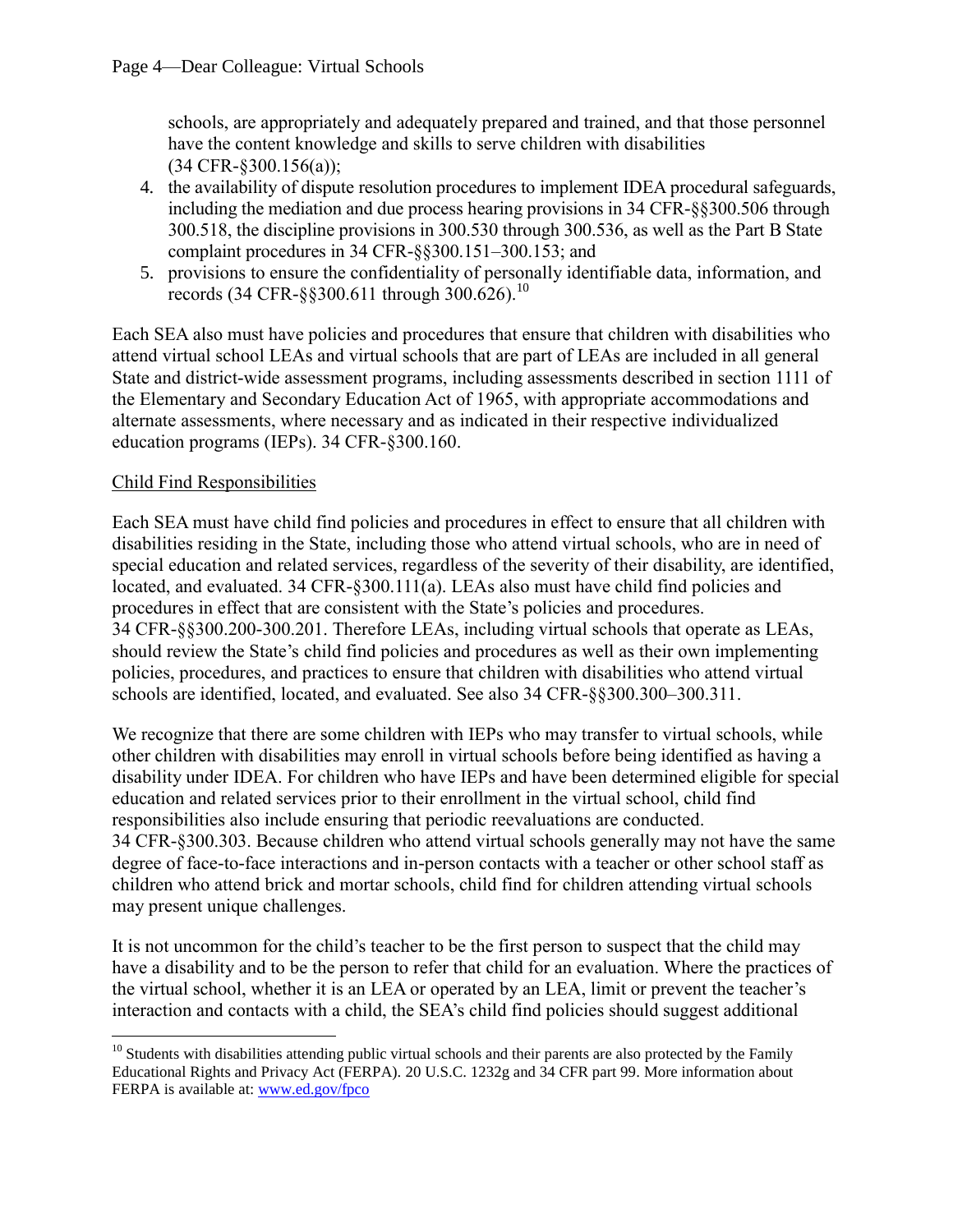ways that LEAs can meet this IDEA responsibility for children attending virtual schools (e.g., screenings to identify children who might need to be referred for an evaluation and questionnaires filled out by virtual school teachers and staff and children's parents). In general, reliance on referrals by parents should not be the primary vehicle for meeting IDEA's child find requirements.

# Ensuring the Provision of a Free Appropriate Public Education

Some stakeholders report that there is confusion in the field regarding which entity is responsible for providing FAPE to children with disabilities attending virtual schools. Generally, States assign responsibility for making FAPE available—that is for ensuring that the requirements of Part B are met for a particular child—to the LEA of his or her parent's residence. Where a virtual school is a public school operated by the LEA in which the parent resides, that LEA generally would be responsible for making FAPE available to an eligible child with a disability. LEAs retain this responsibility even if they choose to contract with virtual schools to provide educational services to children with disabilities. In situations where the State designates a virtual school as its own LEA, consistent with 34 CFR-§300.28, and the child attends that virtual school LEA, but the child's family resides in a different LEA in the State, the State has the discretion to determine which LEA is responsible for ensuring that the requirements of Part B are met with respect to the child, so long as the State designates one LEA that is responsible for ensuring the provision of FAPE to the child.<sup>11</sup> Similarly, if the virtual school is a public charter school that operates as an LEA under State law and receives funding under 34 CFR-§300.705, the virtual charter school LEA is responsible for ensuring that the requirements of Part B are met, unless State law has assigned responsibility to some other entity for ensuring that the requirements of Part B are met. 34 CFR-§300.209(c). This could include assignment to another LEA in the State.

In addition to the requirements discussed above, we highlight below some particular requirements under IDEA that responsible LEAs must meet in order to ensure the provision of FAPE to children with disabilities in virtual schools. These LEA responsibilities include, but are not limited to:

- 1. ensuring that each eligible child with a disability has FAPE available to him or her in accordance with 34 CFR-§§300.101 and 300.17
- 2. implementing the evaluation and eligibility requirements in 34 CFR-§§300.300-300.311;
- 3. carrying out the IEP requirements in 34 CFR-§§300.320 through 300.324, including those governing IEP content, IEP Team participants, parent participation, when IEPs must be in effect, consideration of special factors, the development, review, and revision of IEPs, secondary transition services and participation in State and districtwide assessment programs; and
- 4. implementing the requirements in 34 CFR-§§300.114 through 300.117, regarding education in the least restrictive environment, including ensuring the availability of a continuum of alternative placements to provide special education and related services.

 $\overline{a}$ <sup>11</sup> Letter to Lutjeharms, 16 IDELR 554 (Mar. 5, 1990).